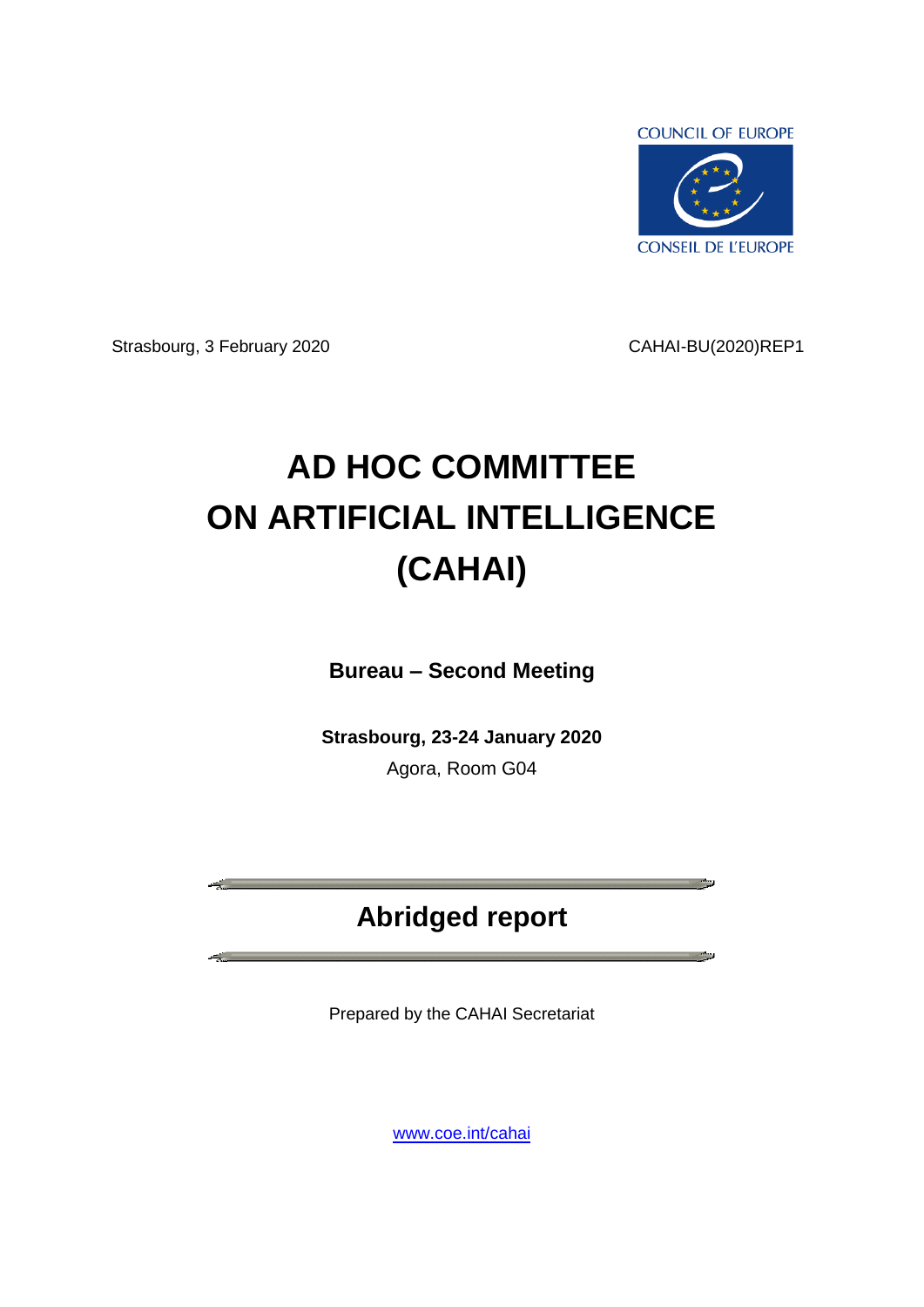### **Agenda items 1 & 2. Opening of the meeting and adoption of the draft agenda**

- 1. The Bureau of the Ad Hoc Committee on Artificial Intelligence (CAHAI) held its second meeting in Strasbourg on 23-24 January 2020. The meeting was chaired by Mr Gregor Strojin (Slovenia), Chair of the CAHAI.
- 2. The agenda, as adopted by the Bureau, and the list of participants are set out in Appendices I and II respectively to this report.

### **Agenda item 3. Information from the Chair and the Secretariat**

- 3. The Chair recalled that the Bureau had been entrusted by the CAHAI, in the framework of the preparation of the feasibility study and in compliance with Article 13, letter a) of Annex I to CM/Res (2011)24, to proceed with the mapping of relevant legally binding instruments, soft law instruments and other legal frameworks, as well as a mapping of risks and opportunities arising from the development, design and application of artificial intelligence (hereinafter: AI), including the impact of the latter on human rights, rule of law and democracy.<sup>1</sup> He also recalled that, in line with the decision taken by the CAHAI plenary with respect to the participation of other state representatives to CAHAI's first Bureau meeting<sup>2</sup>, specific modalities of participation of such representatives had been agreed upon by the Bureau:
	- a. one participant per member State associated to the work of the Bureau would be admitted at the meeting;
	- b. the participant would be invited to contribute, under point 4.1, to the definition of the elements of the mapping of the legal frameworks applicable to AI, by making a short presentation of his/her country's domestic legal frameworks (10') and to engage in the roundtable discussion which would follow;
	- c. the participants would be invited to contribute to the agenda items (4.1-4.3), and to inform the Bureau, under Agenda item 5, of recent developments in the field of AI which are directly relevant to the mapping exercise conducted by the CAHAI.
	- d. Items 6, 7, 8 and 9 of the agenda would be discussed by the Bureau in camera.
- 4. The Bureau took note of the information provided by Mr Jan Kleijssen, Director, Information Society – Action against Crime, and Ms Claudia Luciani, Director, Human Dignity, Equality and Governance:
	- a. A meeting of the CAHAI Support Group an internal think-tank of Council of Europe's staff members working on artificial intelligence issues - was held on 22 January 2020 with the participation of the CAHAI Chair;
	- b. The European Commission is preparing a White Paper on artificial intelligence, in which several possible regulatory options are being considered; several companies and representative associations, such as Google, Microsoft and IEEE, have expressed themselves in favour of AI regulation;

<sup>&</sup>lt;sup>1</sup> See paragraph 12 of the [abridged report](file:///P:/_coe-settings/desktop/CAHAI-BU(2020)REP1%20draft-rev0502fin.docx) of the CAHAI 1st meeting on 18-20 November 2019.

<sup>2</sup> See in particular paragraph 19 of the abridged report of the CAHAI 1st meeting on 18-20 November 2019.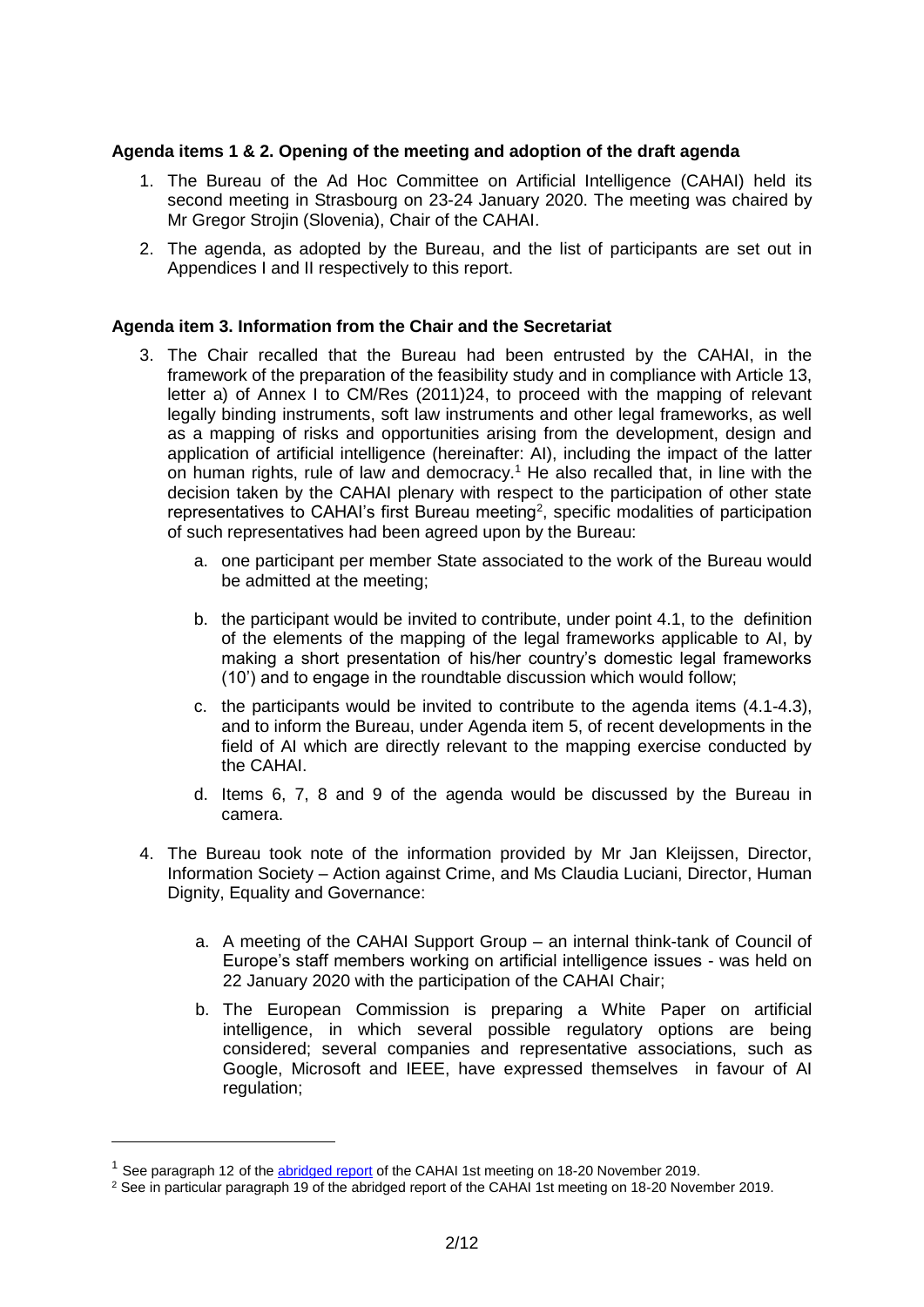- c. the Council of Europe's partnership with internet companies and representative associations will be strengthened by an exchange of letters with 6 new actors<sup>3</sup>, in addition to the 16 already included in this partnership, on 6 February 2020, at the meeting of the Thematic Co-ordinator on Information Policy (TC-INF). These new partners will automatically be invited as observers and take part in CAHAI's meetings.
- 5. The Bureau took also note of the information provided by the Secretariat regarding:
	- a. The request of the Committee of Ministers' Rapporteur Group on Legal Cooperation (GR-J) to inform the CAHAI Bureau members that some member States expressed concerns during the GR-J meeting of 16 January 2020, with regard to the decision of CAHAI to associate other member States to the work of the Bureau<sup>4</sup>;
	- b. The preparatory steps taken by the Secretariat since the first meeting of the CAHAI: these include entrusting three independent consultants with the task of preparing outlines to support the mapping of international legally binding and non-binding instruments on AI, the mapping of ethical guidelines on AI, as well as the mapping of risks and opportunities arising from the development, design and application of AI, including the impact of the latter on human rights, rule of law and democracy. The three consultants are, respectively, Mr\_Alessandro Mantelero, Mr Marcello Ienca and Ms Catelijne Muller.

### **Agenda item 4. Exchange of views with Bureau and other member States on CAHAI's deliverables<sup>5</sup>**

### **4.1 a. Elaboration of the feasibility study**

- 6. The Bureau heard presentations by the three above-mentioned consultants on the elements of the proposed preliminary outlines on relevant international legally binding instruments and non-binding instruments on AI, the mapping of ethical guidelines on AI, as well as the mapping of risks and opportunities arising from the development, design and application of AI, including the impact of the latter on human rights, rule of law and democracy.
- 7. Ms Jana Novorhadska, Gender Equality Rapporteur (GER), highlighted gender equality aspects which should be considered in the framework of the feasibility study. She focused in particular on developing gender-neutral algorithms, and on relevant techniques and measures which should be taken to make data sets gender neutral, which she qualified of green areas of design and deployment of AI systems, as opposite to red lines.
- 8. The Bureau held an exchange of views to further develop these outlines, their complementarity, as well as the methodology which should be considered, in view of their finalisation prior to CAHAI's second plenary meeting.
- 9. As regards the mapping of relevant international legal instruments on artificial intelligence, the Bureau agreed that it should focus on instruments developed by

<sup>3</sup> Namely AT&T, Element AI, ICCO, IEEE, INTEL, RIPE NCC.

<sup>4</sup> The synopsis of the GR-J meeting of 16 January 2020 was shared with the Bureau members.

<sup>5</sup> Agenda items 4.1 a, b, c, d, to 4.3 were open to other participating states.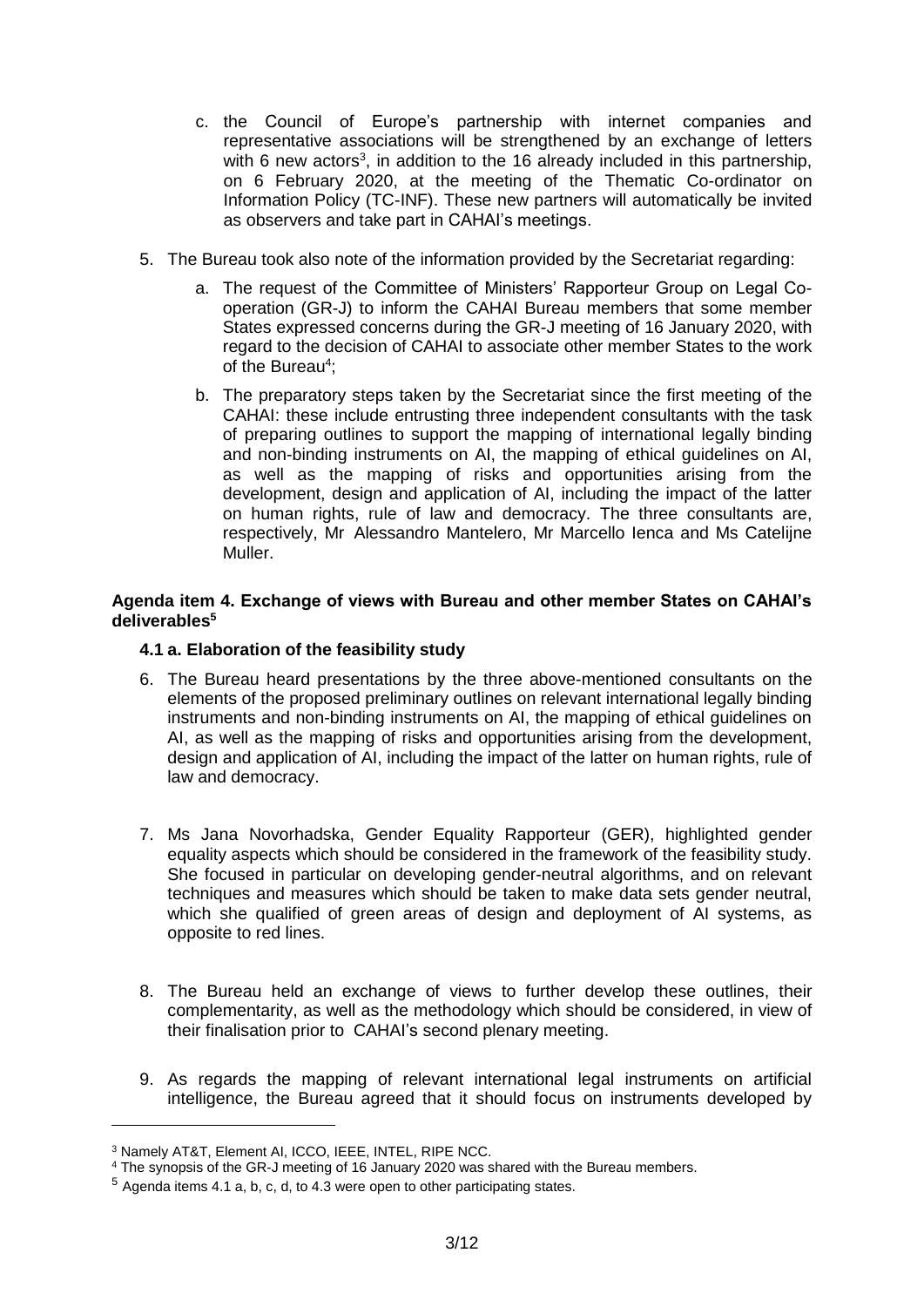intergovernmental organisations and encompass both binding and non-binding instruments. In addition, with regard to the proposal to identify horizontal principles on artificial intelligence building on vertical, sector-specific principles, the Bureau considered that the mapping should focus especially on the areas within the remit of Council of Europe's mandate, such as human rights, rule of law and democracy<sup>6</sup>. Areas such as democracy, impact on political process and elections, freedom of expression and bio-ethics should thus be more thoroughly examined. The Bureau recommended to the consultant to be as exhaustive as possible in his approach as to enable the CAHAI to make an informed decision on the specific subjects to be covered under each mapping item, and to take into account key developments in other international organisations.

- 10. As regards the mapping of ethical guidelines on artificial intelligence, the Bureau agreed that the principles arising from the review of 84 documents made by the consultant offer a broad global perspective and are either complementary to those identified in legally binding instruments or may offer interesting perspectives to fill existing lacunas in such instruments<sup>7</sup>. It also indicated that the mapping of international legal instruments and soft law instruments, as well the identification of principles applicable to AI design and development, should be made by the two consultants in close coordination, so as to identity possible converging or diverging points.
- 11. As regards the mapping of risks and opportunities arising from the development, design and application of AI, including the impact of the latter on human rights, rule of law and democracy, the Bureau supported the choice made by the consultant to link the impact of AI to specific articles of the European Convention on Human Rights (ECHR), but also stressed the need to adopt a broader approach encompassing the impact of AI on democratic systems. It also recommended proposing practical measures and techniques (such as for instance human rights impact assessment, or green lines of AI development mentioned by the GER) which should be taken by developers of AI solutions to prevent possible human rights violations.
- 12. The Bureau stressed the need to ensure that the outlines prepared be as detailed as possible in view of a substantive discussion during the next plenary meeting. The Bureau members agreed to provide further feedback within a week, in order to substantiate the oral comments made during the meeting. Experts were instructed to include in their respective contributions suggested horizontal and sector-specific principles, in line with Council of Europe's competencies, and to cover the full range of relevant legal instruments relevant to CAHAI's work.
- 13. The Bureau considered also that the draft outlines prepared by the consultants should be circulated for further comments by the Secretariat in advance of the  $2^{nd}$ CAHAI Plenary meeting to Council of Europe's relevant sectors in order to ensure that they encompass the full range of issues and sector specific elements.
- 14. The Bureau took note of the suggestions made by other participating member States as regards possible focuses of the feasibility study: in particular, the importance of examining the impact of AI on rights protected by the ECHR (Netherlands) and of taking into account relevant data protection legal standards (Armenia), as well as the emergence of new digital rights (Spain).

 $6$  Areas such as lethal autonomous weapons should be excluded as matters relating to national defense do not fall within the scope of the Council of Europe, as set forth in Article 1 letter d) of the Statute of the Council of Europe.

Edictor.<br><sup>7</sup> For instance, the principle of sustainability appears to be more developed in soft law than in hard law.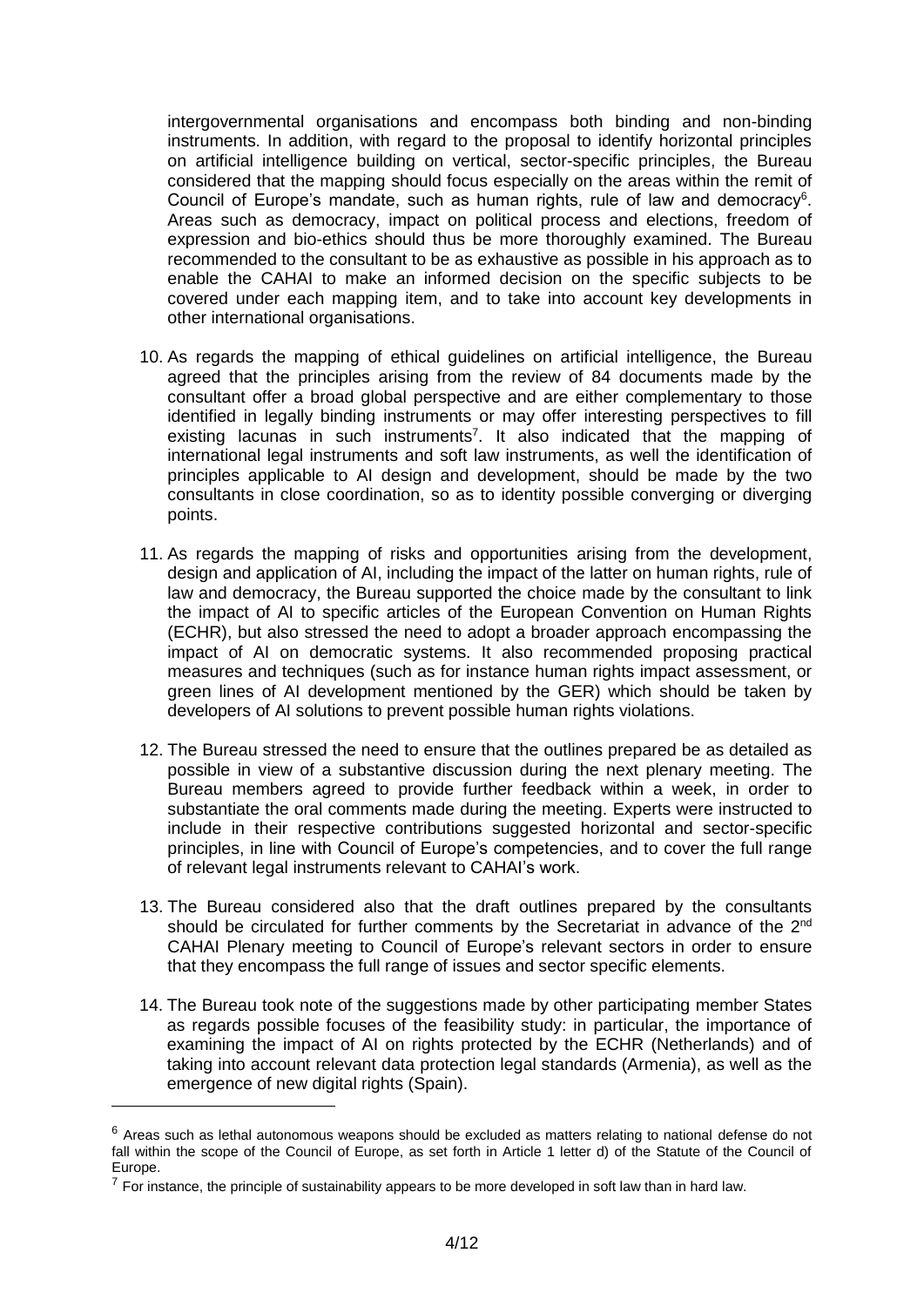### **4.1 b. Stock-taking of the outcome of the electronic consultation of CAHAI member states and observers**

- 15. The Bureau was informed of the responses received in the framework of the electronic consultation of CAHAI member States and observers, and took note that the deadline for additional submissions had been extended to 10 January, at the request of several countries. The Bureau :
	- instructed the Secretariat to communicate to delegations which had not yet contributed that they should do so well in advance of the next plenary meeting;
	- requested the Secretariat to update the working documents prepared following additional submissions, and to proceed and analyse the information received by preparing a consolidated document for the CAHAI Plenary's consideration;
	- requested the Secretariat to share with the consultants the elements stemming from the electronic consultation which related to the issues to be considered in the feasibility study for consideration and inclusion in their respective mappings;
	- considered the added value of rendering public the responses to the consultation and decided that the Secretariat should enquire with representatives from member States through an electronic consultation as to whether there would be any principled objections to make it public.

### **4.1 c. Mapping of the work on AI already carried out within the Council of Europe and other international organisations: implications for coordination and cooperation**

- 16. The Bureau took note of the updates made in the documents concerning the work undertaken by other international organisations and other multi-stakeholders initiatives. In this regard, it requested the Secretariat to invite member States to provide updates on relevant national legislation and policies on AI, based on a template which would be prepared by the Secretariat in advance of the second Plenary meeting.
- 17. The Bureau also noted that several CoE bodies, such as the Parliamentary Assembly, were working on AI related issues.

### **4.1 d. Working methods of the CAHAI for the preparation and the finalisation of the feasibility study**

- 18. The Bureau discussed the methodology and working methods for the finalisation of the feasibility study, and the possible timelines for the finalisation of the abovementioned mappings by Council of Europe's independent consultants.
- 19. The Bureau instructed the Secretariat to prepare, on the basis of the abovementioned input from the consultants, a draft outline of the feasibility study for examination at the next plenary meeting.
- 20. Finally, the Bureau also agreed to proceed with finalising a Bureau paper outlining the draft workplan, relevant timelines (including the inputs which be provided in the framework of the multi-stakeholders consultation) and options for working methods, for discussion by the Plenary in March. Such working methods could include the setup of working groups executing specific tasks assigned by the CAHAI, or the appointment of a rapporteur.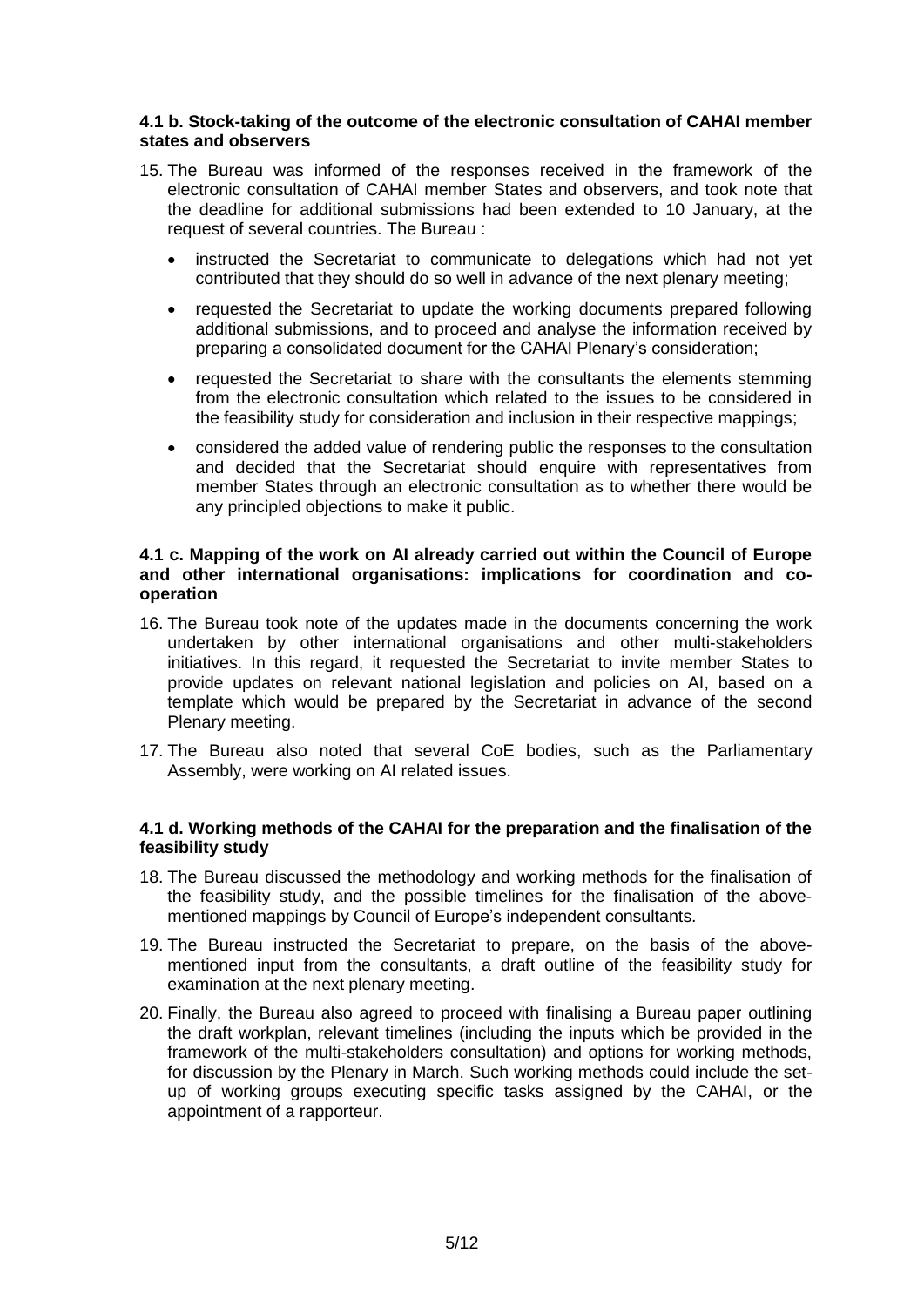### **4.2 Multi-stakeholder consultations: exchange of views on format, relevant stakeholders, calendar**

- 21. The Bureau had an exchange of views on the format, relevant stakeholders and calendar for the multi-stakeholders' consultation, based on the relevant preliminary document prepared by the Secretariat including relevant elements coming from the electronic consultation mentioned above under point 4.1: namely, the readiness expressed by some member States to engage into national consultations, as well as the inputs which could be provided by CAHAI participants and observers to the multistakeholders consultation.
- 22. The Bureau underlined the importance of fully involving Council of Europe's committees addressing AI issues within their areas of work as part of the multistakeholders' consultation. It stressed the links existing between the process of preparation of the feasibility study and the multi-stakeholders' consultation, and highlighted that consultation should not be carried out without clear reference documents and should have well-defined output(s).
- 23. With regard to national consultations, it assessed that clear guidelines should be developed for member states as to the purpose and the format of consultations, so as ensure certain homogeneity of the different inputs received and facilitate their better processing afterwards. The Russian Federation and Azerbaijan representatives expressed their readiness to contribute to this process by making available appropriate resources and facilities.

### **4.3 CAHAI's progress report to the Committee of Ministers and proposals for further action**

- 24. The Bureau held an exchange of views on the elements of the progress report which, according to the CAHAI Terms of Reference, should include specific proposals for further action and, if need be, to its working methods and be presented to the Committee of Ministers by 31 May 2020.
- 25. The Bureau agreed that such report should provide substantive elements of guidance on future CAHAI activities: in this regard, it should draw on the findings of the mappings carried out in the framework of the feasibility study and include a specific roadmap for the realisation of the CAHAI's mandate. The report should also indicate whether additional funding is needed to perform efficiently the CAHAI's mandate and to improve the visibility of its work. Finally, the report should provide information on which steps will be taken by CAHAI to ensure synergies and complementarity of its work with the work carried out by other sectors of the Council of Europe and other international organisations.
- 26. The Bureau entrusted the Secretariat with preparing the draft progress report for the CAHAI  $2^{nd}$  Plenary meeting and to include in the agenda a specific item for discussion.

### **5. Tour de table: Recent developments in the field of artificial intelligence and other relevant activities<sup>8</sup>**

27. The Bureau took note of the different initiatives and policies adopted by member States in the field of AI, as described in the compilation of responses mentioned above under point 4.1.b.

<sup>&</sup>lt;sup>8</sup> Agenda item 5 was open to other participating states.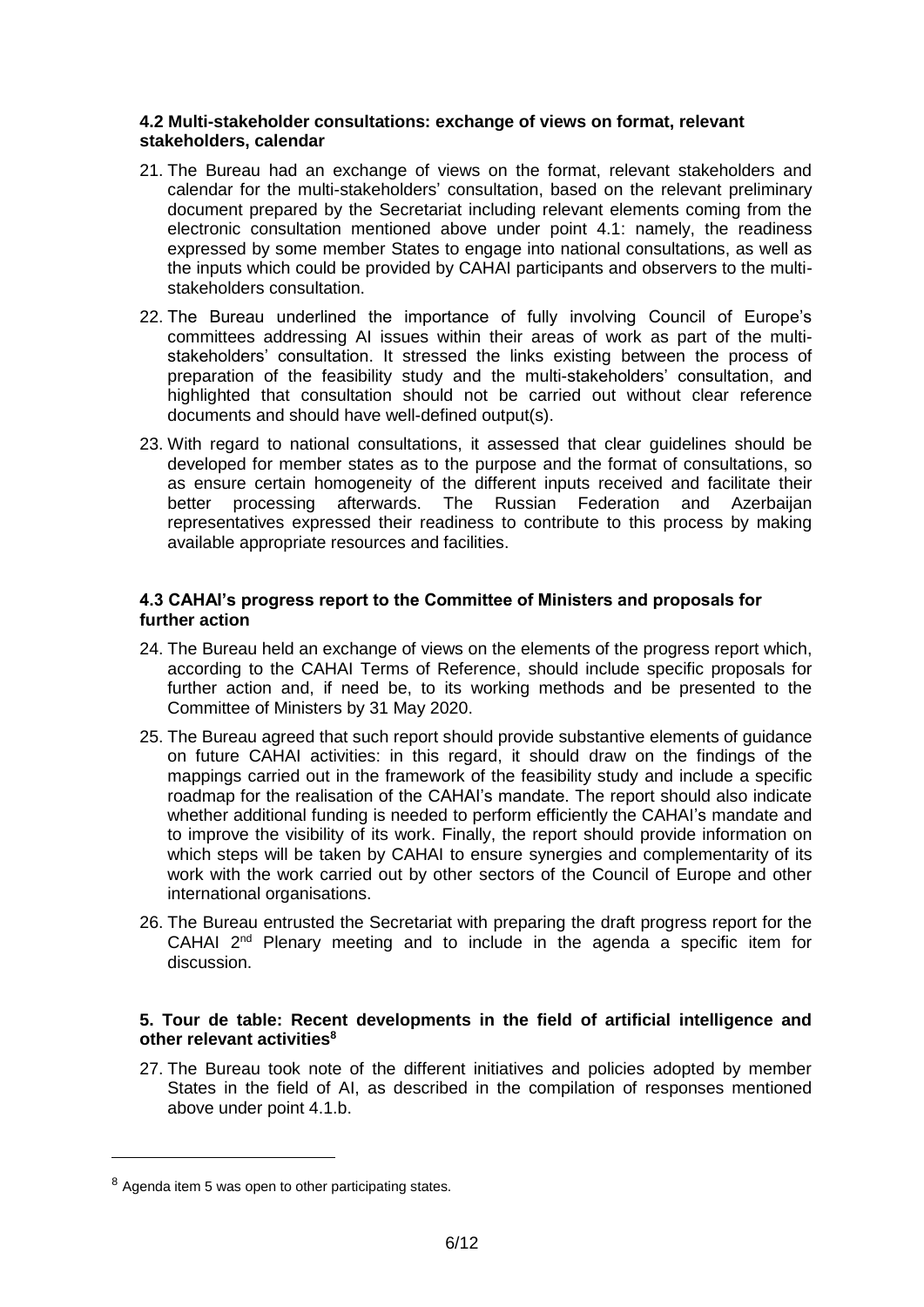28. The Bureau also took note of the different steps undertaken by the Secretariat and by CAHAI members to enhance the visibility of the CAHAI, including the implementation of a communication plan including regular interviews of members, conclusions by the Chair after each meeting, and transmission of CAHAI-related information on social media, as well as the mapping of key events in the AI field where a contribution should be made by the CAHAI.

### **6. Preparation of next meetings<sup>9</sup>**

- 29. The Bureau discussed the elements of the draft agenda of the next plenary meeting.
- 30. At the request of one Bureau member seeking clarifications, the Secretariat recalled that, in accordance the  $1<sup>st</sup>$  CAHAI Plenary's decision<sup>10</sup> and the legal opinion delivered by the Council of Europe's Jurisconsult<sup>11</sup> participation of other member States in the Bureau requires a decision by consensus at each plenary meeting.
- 31. The Bureau agreed that, as regards the participation of representatives of other member States in Bureau meetings, only one representative should be present, and that replacement of such representative during the meeting should not be possible.

### **7. Observers: state of play, admission criteria and next steps<sup>12</sup>**

- 32. The Secretariat presented the compilation of observers' applications (15) received in advance of the CAHAI Bureau meeting, and recalled that no deadline had been set for observers' application.
- 33. The Bureau of the CAHAI examined the applications received against the criteria agreed upon by the CAHAI.<sup>13</sup> It concluded that all organisations that have put forward their applications could be given the opportunity to address the Committee on the first day of the CAHAI second plenary meeting, to inform of their proposed contributions, their work in this field and any proposals in this area the CAHAI should be aware of, in order to enable the CAHAI to take an informed decision with respect to their possible status as observer to CAHAI or possible involvement in future activities (ie. multi-stakeholders' consultations). The Bureau considered that it would be important to strictly limit the representatives speaking time to allow sufficient time for the discussion of all agenda items.
- 34. The Bureau held that a thorough assessment against the criteria (and possibly any other clarifications or elements that member states consider important) should be

<sup>&</sup>lt;sup>9</sup> Agenda item discussed in camera, with Bureau members only

<sup>&</sup>lt;sup>10</sup> See paragraph 19 of th[e abridged report](https://rm.coe.int/cahai-2019-07-abridged-report-1st-plenary-meeeting-eng/168099029b) of the CAHAI 1<sup>st</sup> Plenary session on 18-20 November 2019.

<sup>&</sup>lt;sup>11</sup> See the Legal Opinion delivered by the Council of Europe's Jurisconsult, DD(2020)16 24/01/2020, paragraph 2, distributed at the request of the Secretariat during the GR-J meeting of 16 January 2020: *"Resolution CM/Res(2011)24 on intergovernmental committees and subordinate bodies, their terms of reference and working* 

*methods does not prohibit a committee from exceptionally associating other members to the work of the bureau provided the following conditions are fulfilled:*

*<sup>−</sup> the CAHAI adopts this decision by consensus (no objection has been expressed);*

*<sup>−</sup> the possibility to attend bureau meetings will be offered to all members of the CAHAI on equal footing;*

*<sup>−</sup> the additional members would not become bureau members and would not be entitled to the defrayal of their expenses;*

*<sup>−</sup> the bureau retains the right to reserve certain parts of its meetings to the participation of the elected bureau members only;*

*<sup>−</sup> Resolution CM/Res(2011)24 remains fully applicable, in particular no decision on substantive issues would be taken by the bureau".*

<sup>&</sup>lt;sup>12</sup> Agenda item discussed in camera, with Bureau members only

<sup>&</sup>lt;sup>13</sup> See paragraph 13 of the [abridged report](https://rm.coe.int/cahai-2019-07-abridged-report-1st-plenary-meeeting-eng/168099029b) of the CAHAI 1st Plenary session on 18-20 November 2019.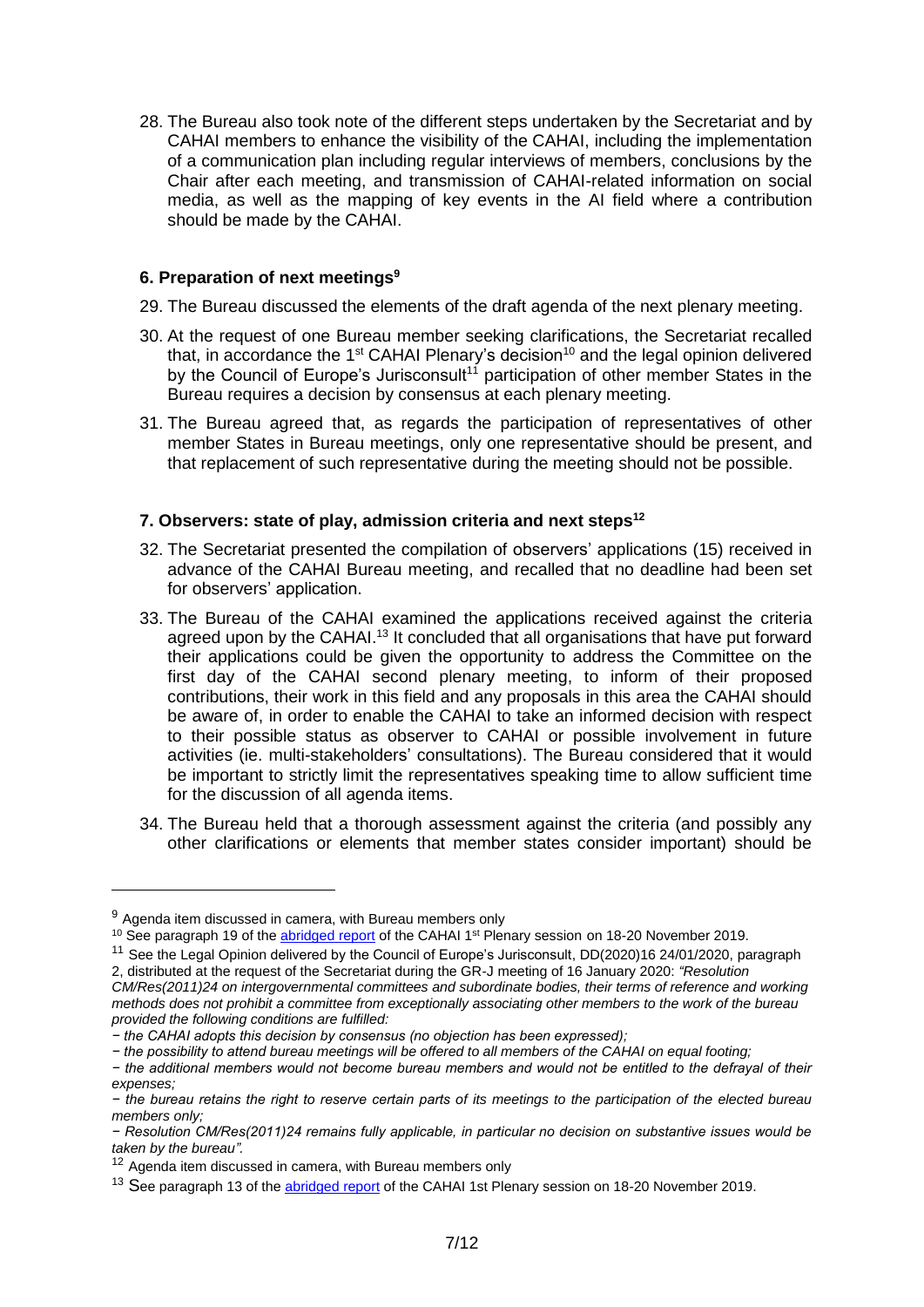done by the Committee members when deciding in respect of each organisation's possible involvement.

- 35. It also considered that in the light of the procedure set out in CM/Res (2011)24 with respect to the decision-making process, the CAHAI should take a separate decision for each organisation, and that this procedure should take place in camera (member States only).
- 36. In response to a request for clarification made by the Secretariat, concerning how to proceed with the notification of requesting organisations of their invitation, the Bureau advised to seek confirmation by member States as to whether all observers' applications should be invited to the 2<sup>nd</sup> CAHAI Plenary meeting and charged the Secretariat of carrying out a silent procedure: in the absence of objections of principle, all organisations mentioned in the compilation of expressions of interests would be invited to the first day of the second plenary meeting of CAHAI to make a short presentation about their intention to contribute to CAHAI's work.

### **8. Dates and place of the next meeting of the Bureau<sup>14</sup>**

37. The Bureau agreed to hold its next meeting in Paris, in the week of 6-10 July 2020.

<sup>&</sup>lt;sup>14</sup> Agenda item discussed in camera, with Bureau members only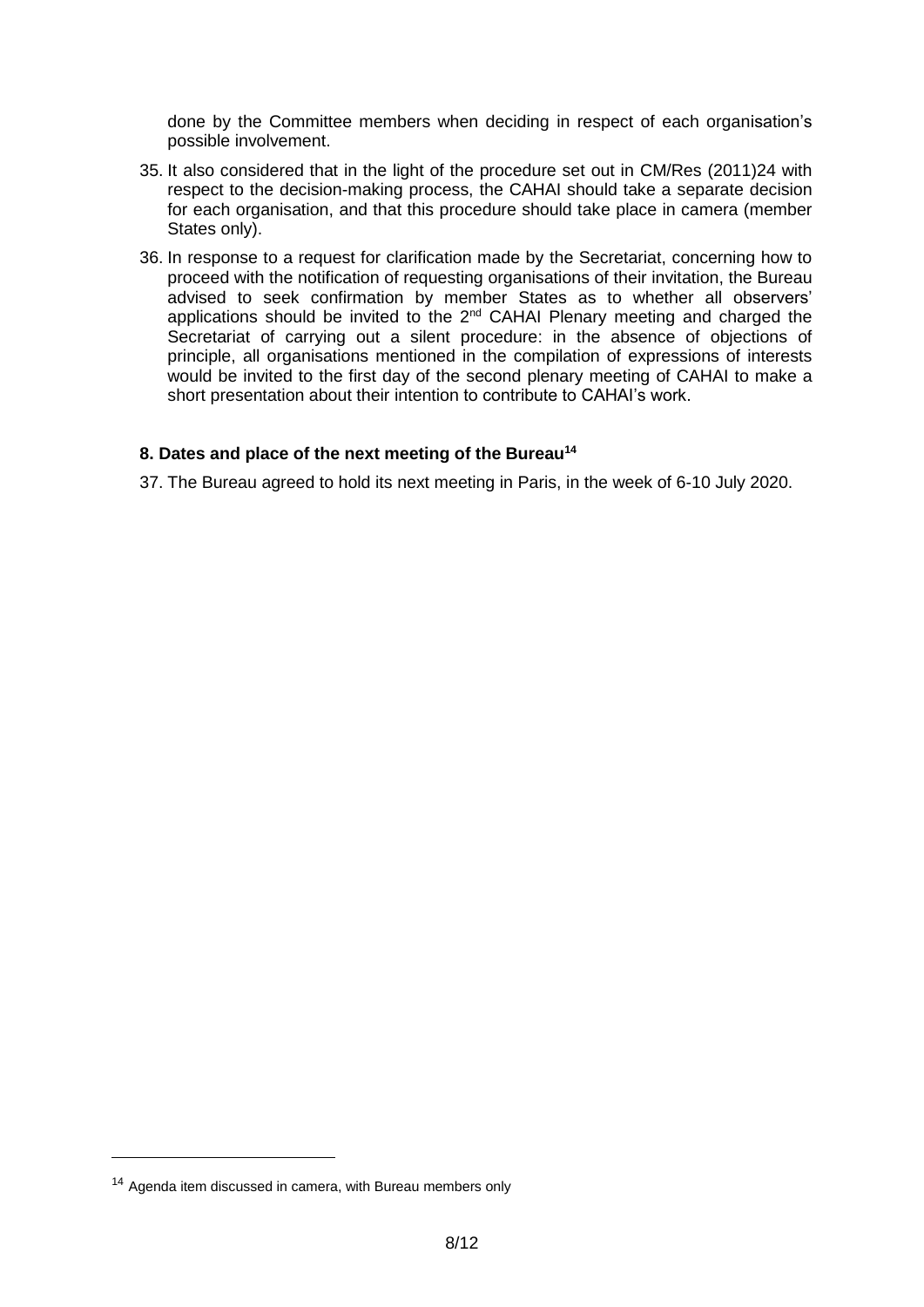### **APPENDIX I: Agenda**

|                                                     | 1. Opening of the meeting                                                                                                                                                                                                                                                                                                                                                                 |  |  |
|-----------------------------------------------------|-------------------------------------------------------------------------------------------------------------------------------------------------------------------------------------------------------------------------------------------------------------------------------------------------------------------------------------------------------------------------------------------|--|--|
| <b>CAHAI/BU(2020)OJ1</b>                            | 2. Adoption of the draft agenda                                                                                                                                                                                                                                                                                                                                                           |  |  |
|                                                     | 3. Information from the Chair and the secretariat                                                                                                                                                                                                                                                                                                                                         |  |  |
|                                                     | 4. Exchange of views with Bureau and other member<br><b>States on CAHAI's deliverables</b>                                                                                                                                                                                                                                                                                                |  |  |
| CAHAI-BU(2020)01 (restricted)                       | 4.1 Elaboration of the feasibility study<br>Presentations by experts, member states' representatives<br>а.<br>and the Gender Equality Rapporteur of proposed elements<br>to be included in the draft feasibility study and roundtable<br>discussion                                                                                                                                       |  |  |
|                                                     | b. Stock-tacking of the outcome of the electronic consultation<br>of CAHAI member states and observers                                                                                                                                                                                                                                                                                    |  |  |
| CAHAI(2020)01-prov                                  | List of responses (as of $10/01/2020$ )                                                                                                                                                                                                                                                                                                                                                   |  |  |
| CAHAI(2020)02-prov (restricted)                     | Compilation of responses (as of 10/01/2020)                                                                                                                                                                                                                                                                                                                                               |  |  |
| <b>CAHAI(2019)INF2-rev1</b><br>CAHAI(2019)INF1-rev1 | Mapping of the work on AI already carried out within the<br>С.<br>Council of Europe and other international organisations:<br>implications for coordination and cooperation<br>Council of Europe work and recent initiatives on<br>artificial intelligence<br>Work<br>undertaken<br>by other<br>international<br>$\bullet$<br>organisations<br>and other multi-stakeholder<br>initiatives |  |  |
|                                                     | Discussion of the working methods of the CAHAI for the<br>d.<br>preparation and finalisation of the feasibility study                                                                                                                                                                                                                                                                     |  |  |
|                                                     | 4.2 Multi-stakeholder consultations: exchange of views on<br>format, relevant stakeholders, calendar                                                                                                                                                                                                                                                                                      |  |  |
| CAHAI(2019)04-fin                                   | Background document: Working groups and multi-<br>stakeholder consultations: principles, format,<br>stakeholders and timetable                                                                                                                                                                                                                                                            |  |  |
| CAHAI(2020)03-prov (restricted)                     | Multi-stakeholder consultations: the way forward -<br>$\bullet$<br>discussion paper                                                                                                                                                                                                                                                                                                       |  |  |
|                                                     | 4.3 CAHAI's progress report to the Committee of Ministers<br>and proposals for further action                                                                                                                                                                                                                                                                                             |  |  |
|                                                     | 5. Tour de table: Recent developments in the field of<br>artificial intelligence and other relevant activities                                                                                                                                                                                                                                                                            |  |  |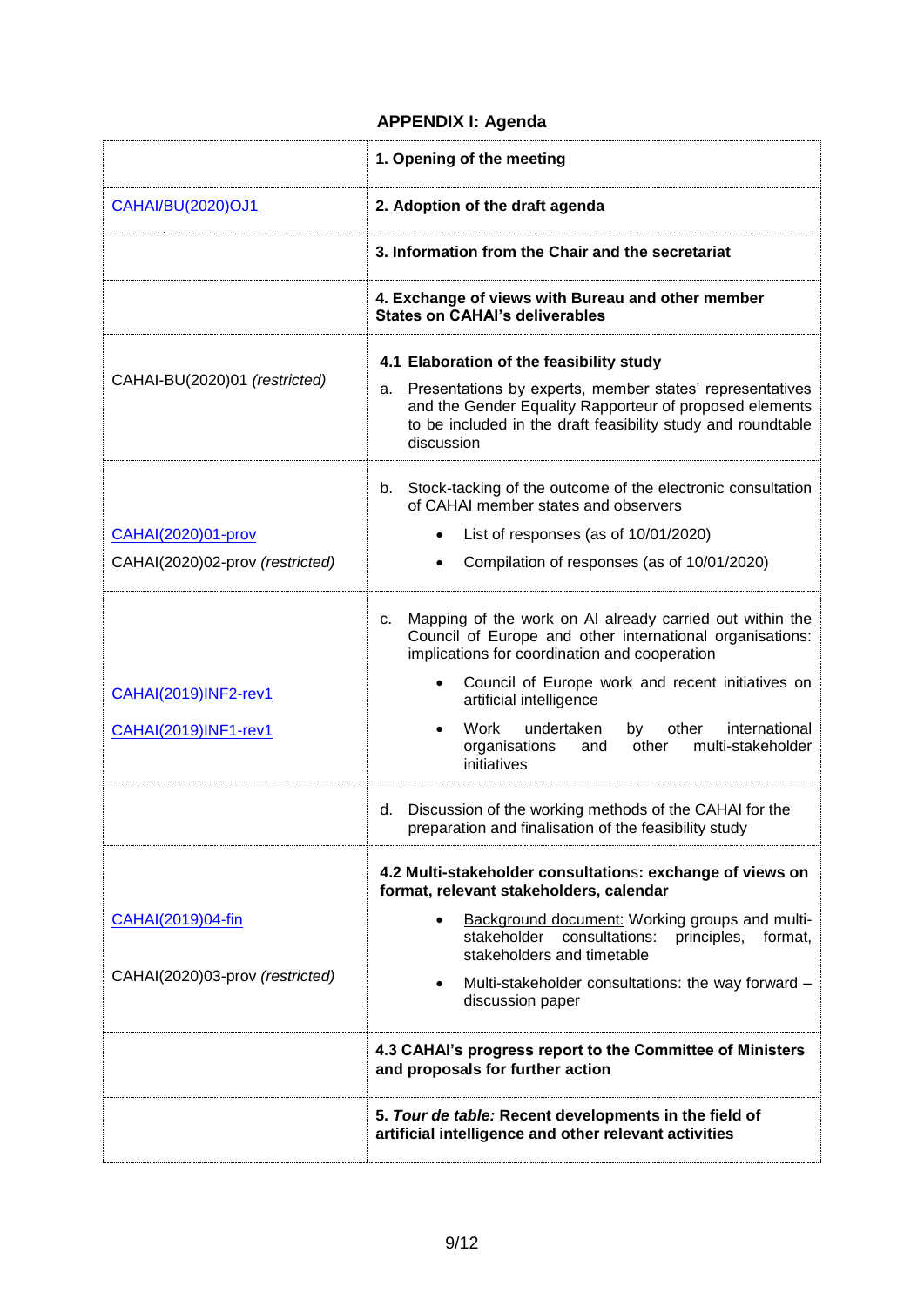| CAHAI-BU(2019)REP1<br>CAHAI(2019)07                  | 6. Preparation of next meetings (for Bureau members only)<br>Background documents: Abridged meeting reports of<br>the Bureau and of the CAHAI                                                                                       |  |
|------------------------------------------------------|-------------------------------------------------------------------------------------------------------------------------------------------------------------------------------------------------------------------------------------|--|
| CAHAI(2019)05-fin<br>CAHAI(2020)05-prov (restricted) | 7. Observers: state of play, admission criteria and next<br>steps (for Bureau members only)<br>Background document: Admission of observers to the<br>CAHAI<br>Compilation of expressions of interest received (as of<br>07/01/2020) |  |
|                                                      | 8. Dates and place of the next meeting of the Bureau (for<br>Bureau members only)                                                                                                                                                   |  |
|                                                      | 9. Any other business (for Bureau members only)                                                                                                                                                                                     |  |

### **ORDER OF BUSINESS**

\_\_\_\_\_\_\_

| 23 January | Morning<br>(from 9.30 am) | Items 1, 2, 3, 4       |
|------------|---------------------------|------------------------|
|            | Afternoon                 | Item 4 (continued)     |
| 24 January | Morning                   | Items 4 (continued), 5 |
|            | Afternoon                 | Items 6, 7, 8, 9       |
|            | (Bureau members only)     |                        |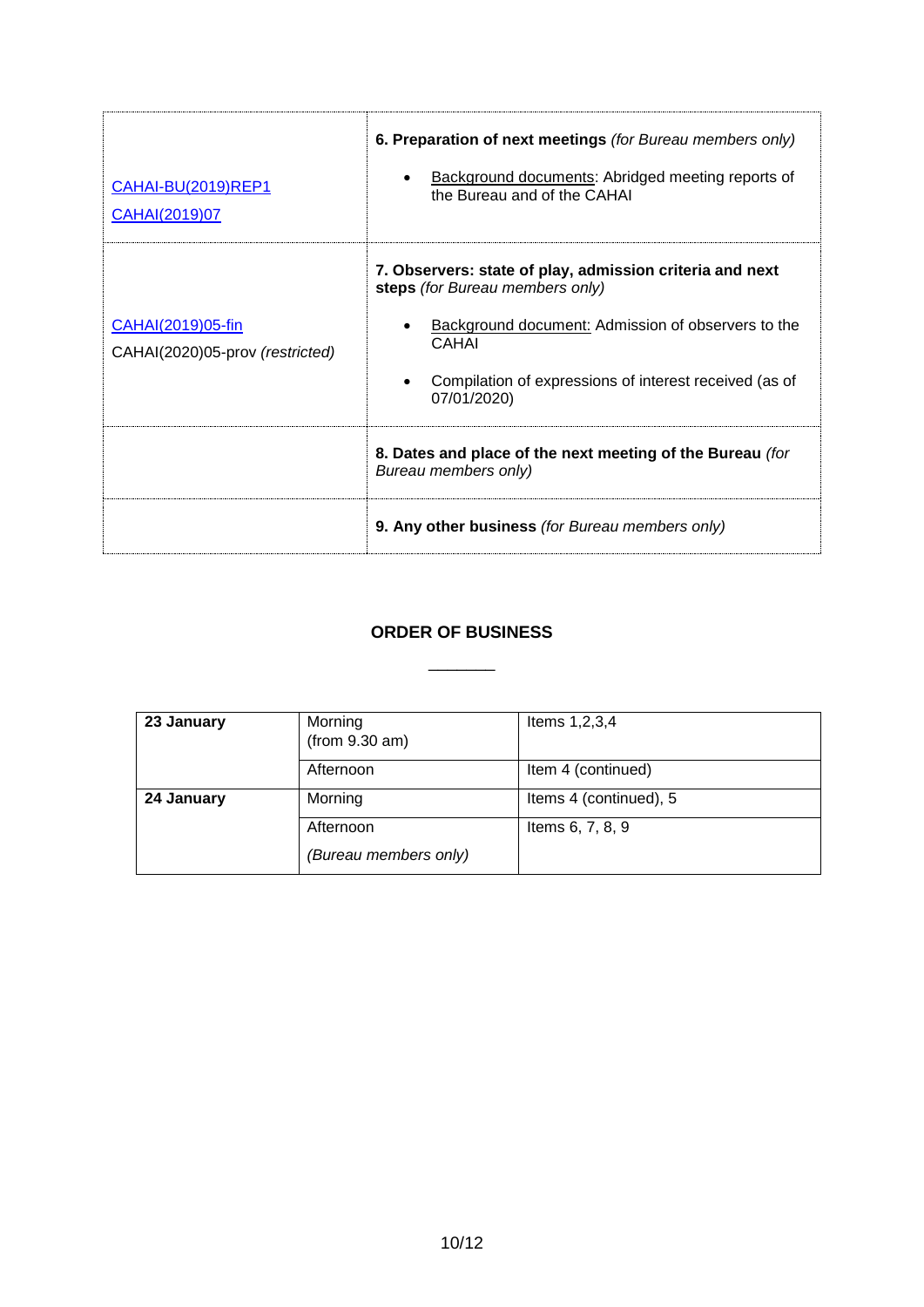### **APPENDIX II: List of participants**

### **MEMBERS OF THE BUREAU**

#### **BELGIUM**

#### **Ms Peggy VALCKE (Vice-Chair)**

Researcher and Professor in ICT and Media Faculty of Law at the KULC

\_\_\_\_\_\_\_\_\_\_\_\_\_\_\_\_\_\_\_\_\_\_\_\_\_\_\_\_\_\_\_\_\_\_\_\_\_\_\_\_\_\_\_\_\_\_\_\_\_\_\_\_\_\_\_\_\_\_\_\_\_\_\_\_\_\_\_\_\_\_\_\_\_\_

 $\_$  , and the set of the set of the set of the set of the set of the set of the set of the set of the set of the set of the set of the set of the set of the set of the set of the set of the set of the set of the set of th

#### **ESTONIA**

#### **Ms Siiri AULIK**

Advisor Public Law Division Ministry of Justice

### **FRANCE**

#### **Mme Marine KETTANI**

Chargée de mission auprès du chef du service de l'expertise et de la modernisation Ministère de la justice

\_\_\_\_\_\_\_\_\_\_\_\_\_\_\_\_\_\_\_\_\_\_\_\_\_\_\_\_\_\_\_\_\_\_\_\_\_\_\_\_\_\_\_\_\_\_\_\_\_\_\_\_\_\_\_\_\_\_\_\_\_\_\_\_\_\_\_\_\_\_\_\_\_\_

#### **GERMANY**

**Mr Wolfgang TEVES** Head of Division for Digital Strategy Key Policy Issues of the Information Society, Federal Ministry of Justice and Consumer Protection

\_\_\_\_\_\_\_\_\_\_\_\_\_\_\_\_\_\_\_\_\_\_\_\_\_\_\_\_\_\_\_\_\_\_\_\_\_\_\_\_\_\_\_\_\_\_\_\_\_\_\_\_\_\_\_\_\_\_\_\_\_\_\_\_\_\_\_\_\_\_\_\_\_\_

#### **ITALY**  $\_$  , and the set of the set of the set of the set of the set of the set of the set of the set of the set of the set of the set of the set of the set of the set of the set of the set of the set of the set of the set of th

**Mr Marco BELLEZZA** Innovation Advisor to the Minister of Economic Development Ministry of Economic Development

 $\_$  , and the set of the set of the set of the set of the set of the set of the set of the set of the set of the set of the set of the set of the set of the set of the set of the set of the set of the set of the set of th

 $\_$  , and the set of the set of the set of the set of the set of the set of the set of the set of the set of the set of the set of the set of the set of the set of the set of the set of the set of the set of the set of th

#### **SLOVENIA**

**Mr Gregor STROJIN (Chair)**  LL.M, State Secretary Ministry of Justice

#### **SWITZERLAND**

### **Mr Thomas SCHNEIDER**

Ambassador Federal Department of the Environment, Transport, Energy and Communications Deputy Director, Federal Office of **Communications** Head of International Relations

### **OTHER PARTICIPATING STATES**

States listed hereafter are admitted to the meeting of the Bureau in accordance with the CAHAI decision to associate other member States in the work of the Bureau without defrayal of expenses and voting rights, according to the specific modalities set forth in the report. (cf. point 19 of the [abridged report](https://rm.coe.int/cahai-2019-07-abridged-report-1st-plenary-meeeting-eng/168099029b) of the 1st Plenary Meeting)

#### **ARMENIA**

#### **Ms Astghik BALDRYAN**

Deputy to the Permanent Representative of Armenia

\_\_\_\_\_\_\_\_\_\_\_\_\_\_\_\_\_\_\_\_\_\_\_\_\_\_\_\_\_\_\_\_\_\_\_\_\_\_\_\_\_\_\_\_\_\_\_\_\_\_\_\_\_\_\_\_\_\_\_\_\_\_\_\_\_\_\_\_\_\_\_\_\_\_

 $\_$  , and the set of the set of the set of the set of the set of the set of the set of the set of the set of the set of the set of the set of the set of the set of the set of the set of the set of the set of the set of th

#### **AZERBAIJAN**

**Mr Fariz T. JAFAROV** Director of E-GOV Development Center

### **NETHERLANDS**

### **Ms Hanneke PALM**

Deputy to the Permanent Representative of the **Netherlands** 

 $\_$  , and the set of the set of the set of the set of the set of the set of the set of the set of the set of the set of the set of the set of the set of the set of the set of the set of the set of the set of the set of th

#### **RUSSIAN FEDERATION**

#### **Mr Pavel KHRISTENKO**

Director of the Department of Strategic Development and innovation of the Ministry of Economic Development of the Russian Federation

 $\_$  , and the set of the set of the set of the set of the set of the set of the set of the set of the set of the set of the set of the set of the set of the set of the set of the set of the set of the set of the set of th

#### **SPAIN**

#### **Mr Mario HERNANDEZ RAMOS**

Cabinet Advisor to the Minister of Justice Ministry of Justice

 $\_$  , and the set of the set of the set of the set of the set of the set of the set of the set of the set of the set of the set of the set of the set of the set of the set of the set of the set of the set of the set of th